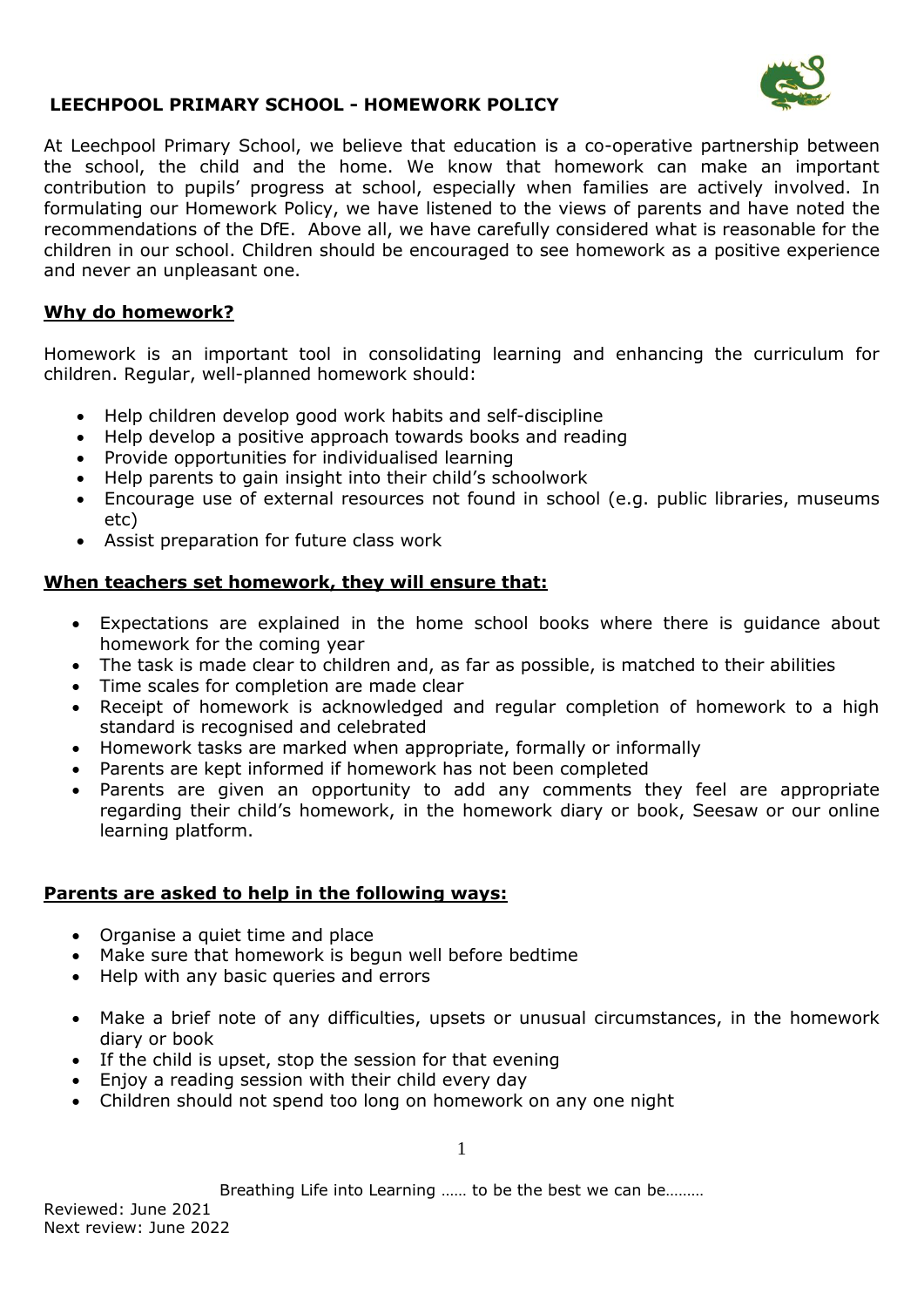

### **Recommended time for homework:**

See attached grid. (Appendix 1)

# **Daily Reading/Times Tables**

The homework time in the grid excludes daily reading and times tables. It is an expectation that all pupils read at least 4 times a week and practise their times tables for 5 minutes daily. The reading can be reading individually, to an adult, to a sibling, discussing illustrations, characters, plot and themes. This is recommended right through the school up to and including Year 6.

### **Spellings**

Spellings are included in the homework grid. The pupils are expected to learn the first 100 high frequency words, the next 200 high frequency words and the year 3/4 and year 5/6 statutory spellings.

#### **Occasional homework**

Project work may be set, linking with cross-curricular themes and including learning through activities such as construction and making; researching; collecting and sketching.

#### **Implementation**

The school will ensure that homework is an integral part of the curriculum and is planned and prepared alongside other programmes of learning.

### **Online platforms**

We use e-Schools, Seesaw and Google Classrooms as online platforms. Seesaw is used across the school to evidence work / set homework. E-Schools is used as a safe platform in all year groups for children to use email / messaging facilities to other pupils within school and to showcase learning. Google Classroom is used in class and for homework where appropriate (KS2). In the infants it is introduced in the summer term of Year 2 so that the children are familiar with it when they move to Year 3.

### **Evaluation**

The Homework Policy will be promoted throughout the school and its implementation and effectiveness will be reviewed annually. This is to ensure that teachers, pupils and parents are completely clear about what is expected in terms of homework and how it should be organised and managed.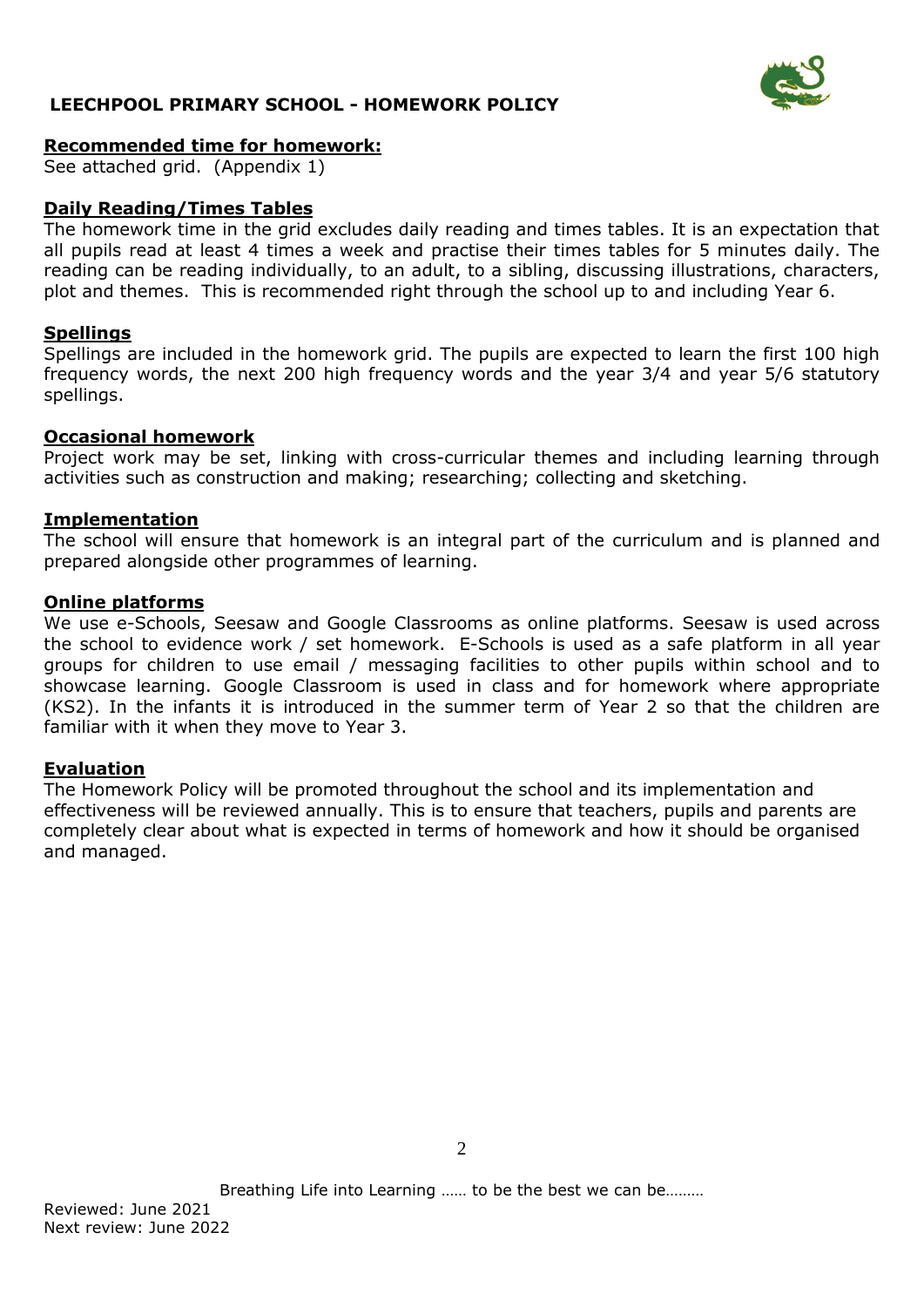**Appendix 1 - Whole School Overview of Homework - Sep 2020 onwards (during non-COVID)** 

| <b>Year Group:</b>                                                                                                                                                                                                                        | <b>FS</b>                                                                                                  | $\mathbf{1}$                                                                                                                                               | $\overline{2}$                                                                                                                                              | $\overline{\mathbf{3}}$                                                                                                                                                                                       | $\overline{a}$                                                                                                                                                         | -5                                                                                                                                                                                       | 6                                                                                                                                                                                        |  |  |  |  |
|-------------------------------------------------------------------------------------------------------------------------------------------------------------------------------------------------------------------------------------------|------------------------------------------------------------------------------------------------------------|------------------------------------------------------------------------------------------------------------------------------------------------------------|-------------------------------------------------------------------------------------------------------------------------------------------------------------|---------------------------------------------------------------------------------------------------------------------------------------------------------------------------------------------------------------|------------------------------------------------------------------------------------------------------------------------------------------------------------------------|------------------------------------------------------------------------------------------------------------------------------------------------------------------------------------------|------------------------------------------------------------------------------------------------------------------------------------------------------------------------------------------|--|--|--|--|
| Homework tasks may be differentiated to pupil needs and a reflection of their groups in school.<br>It is an expectation that all pupils will read daily at home and will also practice their rapid recall of maths facts (5/10mins daily) |                                                                                                            |                                                                                                                                                            |                                                                                                                                                             |                                                                                                                                                                                                               |                                                                                                                                                                        |                                                                                                                                                                                          |                                                                                                                                                                                          |  |  |  |  |
| What homework do you<br>set?                                                                                                                                                                                                              | Reading<br>Key words<br>Number recognition<br>Counting<br>Phonics<br>Challenges on the<br>EYFS newsletter. | Maths, writing and Topic<br>alternate weeks.<br>Spellings weekly<br>Talk homework in<br>preparation for Hot Tasks<br>Topic homework grid in<br>Summer Term | Maths, writing and Topic<br>alternate weeks.<br>Spellings weekly<br>Talk homework in<br>preparation for Hot Tasks.<br>Topic homework grid in<br>Summer Term | Maths and writing<br>alternate weeks<br>Spellings weekly<br>Occasional other subject<br>homework e.g. MFL<br>Talk homework in<br>preparation for Hot Tasks                                                    | Maths and writing<br>alternate weeks<br>Spellings weekly<br>Occasional other subject<br>homework e.g. MFL<br>Talk homework in<br>preparation for Hot Tasks             | Maths weekly<br>Writing/Topic weekly<br>Spellings weekly                                                                                                                                 | Maths weekly<br>Writing/Topic weekly<br>Spellings weekly                                                                                                                                 |  |  |  |  |
| What days is homework<br>set?                                                                                                                                                                                                             | Reading books<br>changed daily when<br>read.<br>Key words - when<br>ready for the next<br>set.             | Reading daily<br>Spellings Friday<br>Maths/Writing/Topic<br>every Friday                                                                                   | Reading daily<br>Spellings Friday<br>Maths/Writing/Topic every<br>Friday                                                                                    | Reading daily<br>Spellings Wednesday<br>Maths/Literacy every<br>Fridav                                                                                                                                        | Reading daily<br>Spellings Wednesday<br>Maths/Literacy every<br>Friday                                                                                                 | Maths Friday<br>Writing /topic Friday<br>Spellings Wednesday                                                                                                                             | Maths Friday<br>Writing /topic Friday<br>Spellings Wednesday                                                                                                                             |  |  |  |  |
| What days is it taken in?                                                                                                                                                                                                                 | Reading diaries<br>checked daily                                                                           | Reading diaries given in<br>daily<br>Homework in by<br>Wednesday<br>Spelling test on Friday                                                                | Reading diaries given in<br>daily<br>Homework in by<br>Wednesday Spelling test<br>on Fridav                                                                 | Spelling test on a<br>Monday<br>Maths/Literacy on a<br>Wednesday<br>Reading diaries checked<br>when children read with<br>class teacher during<br>weekly guided reading                                       | Spellings on Monday<br>Reading dairies checked<br>on Tuesday and<br>Wednesday<br>The rest on Wednesdays<br>expect Topic which is due<br>in last Monday of half<br>term | Spelling test on a Monday<br>Maths and Literacy/Topic<br>on a Wednesday<br>Reading diaries checked<br>when children read with<br>class teacher                                           | Spelling test on Monday<br>Maths and Literacy/Topic<br>on a Wednesday.<br>Reading diaries checked<br>when children read with<br>class teacher                                            |  |  |  |  |
| How do the children<br>record what they have to<br>do?                                                                                                                                                                                    | Weekly newsletter                                                                                          | Homework book<br>Spellings book<br>Parents/children writing<br>in reading diaries<br>Seesaw                                                                | Homework book Spellings<br>book Parents/children<br>writing in reading diaries<br>Seesaw                                                                    | Spellings given out and<br>stuck in spelling books<br>Task is uploaded to<br>Seesaw and eSchools for<br>Literacy/Maths and Topic.                                                                             | Spellings given out and<br>stuck in spelling books.<br>Task is uploaded to<br>Seesaw and eSchools for<br>Literacy/Maths and Topic.                                     | Spellings copied from the<br>board into homework<br>diaries<br>Task is printed out and<br>stuck into homework<br>books for topic/literacy<br>and maths. Unless it's a<br>'mymaths' task. | Spellings copied from the<br>board into homework<br>diaries<br>Task is printed out and<br>stuck into homework<br>books for topic/literacy<br>and maths. Unless it's a<br>'mymaths' task. |  |  |  |  |
| <b>Approximately how long</b><br>are children expected to<br>work on it?                                                                                                                                                                  | 5/10 minutes daily                                                                                         | Reading 10 mins<br>Spellings 5 mins<br>Maths 20 mins weekly<br>Writing 20 mins weekly<br>(Summer Term<br>homework optional)                                | Reading 10 mins<br>Spellings 5 mins<br>Maths 20 mins weekly<br>Writing 20 mins weekly<br>(Summer Term homework<br>optional)                                 | Reading 10 mins<br>Spellings 15-30mins<br>weekly<br>Maths/Literacy 30 mins                                                                                                                                    | Reading 10 mins<br>Children should spend an<br>hour a week across all<br>spellings and homework<br>tasks.                                                              | Reading 10 mins<br>Each piece of hwk should<br>take 45mins although we<br>invite them to take longer<br>if they wish.                                                                    | Reading 10 mins<br>Each piece of hwk should<br>take 45mins although we<br>invite them to take longer<br>if they wish.                                                                    |  |  |  |  |
| Where do the children<br>complete the work?                                                                                                                                                                                               | Reading recorded in<br>reading diaries.<br>Seesaw                                                          | Homework books,<br>Spellings at home (can<br>write in spellings book if<br>they want) Reading<br>recorded in reading<br>record.                            | Homework books,<br>spellings at home (can<br>write in spellings book if<br>they want) Reading<br>recorded in reading record<br>book.                        | Spellings in spellings<br>book.<br>Maths/Literacy in<br>homework book.<br>Topic work in homework<br>book or handed in as<br>practical example where<br>appropriate.<br>Reading recorded in<br>reading record. | Homework book,<br>spellings book or handed<br>in as practical example<br>where appropriate.<br>Reading recorded in<br>reading record.                                  | Homework book or<br>handed in as practical<br>example where<br>appropriate<br>Reading recorded in<br>reading diary.                                                                      | Homework book or<br>handed in as practical<br>example where<br>appropriate<br>Reading recorded in<br>reading diary.                                                                      |  |  |  |  |